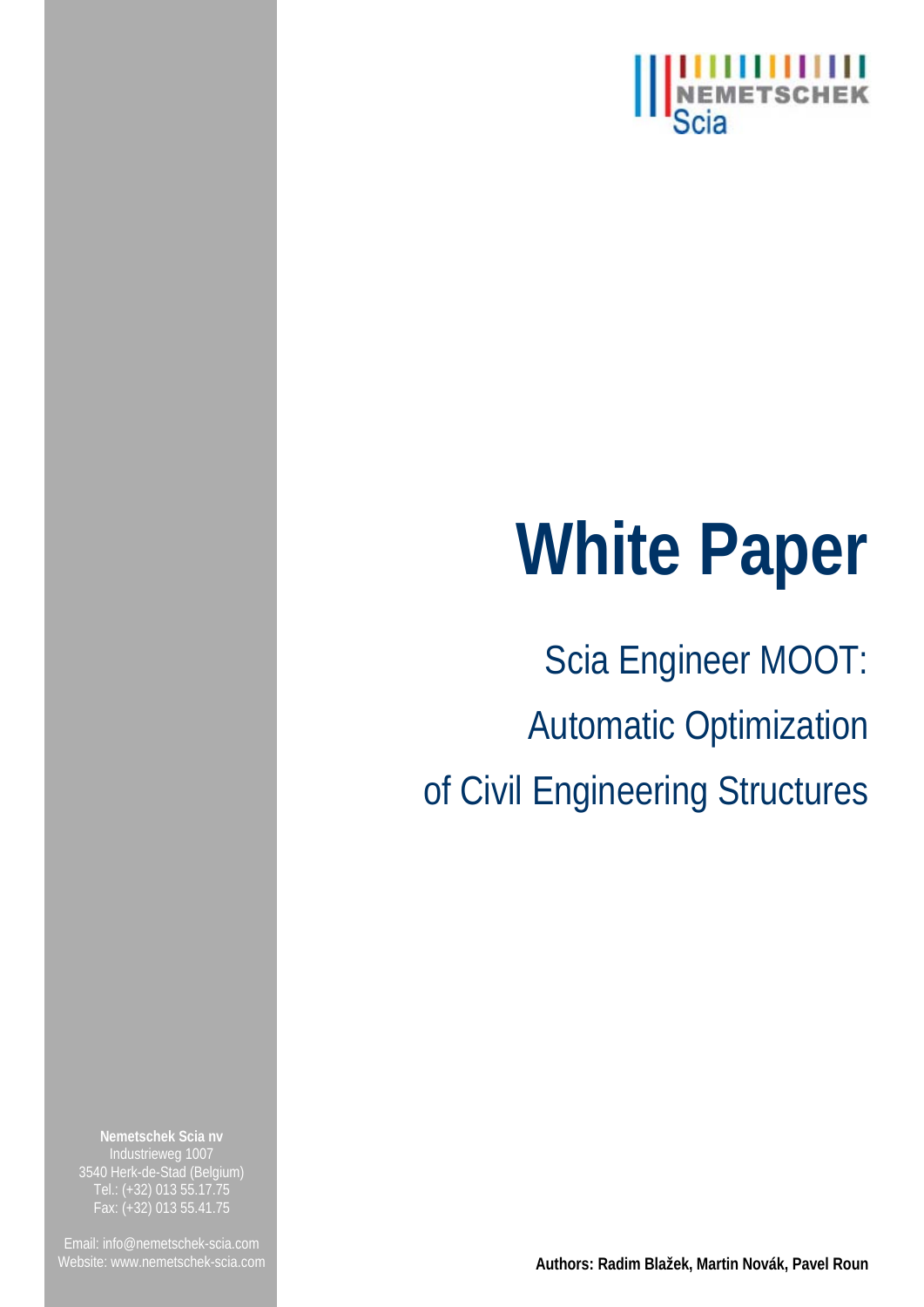#### **Scia Engineer MOOT: Automatic Optimization of Civil Engineering Structures**

Scia Engineer MOOT (Multi Objective Optimization Tool) is an example of a new generation of software for the design of civil engineering structures. It is software which calculates internal forces, checks the compliance to the code, and on top of that, this software is able to "find" the final optimal structural design.

Up to now, the term "structural optimization" is understood mostly as an automatic search for the most economical beam profiles or plate thicknesses. However, the structural design is much more. The criteria defined by modern standards and codes are very complex, they are much more than just fulfilling of bearing capacity of beams or slabs. There are many constraints for dimensions with respect to the serviceability of the structure and its safety and there exist also limitations and constraints coming from the construction process.

To reach really optimal structural design, it is necessary to consider all relevant aspects and demands. These are rather general and complex and, therefore, the software tool supposed to cope with them must be also very general and flexible.

The ongoing development in computing technologies enables that computers can analyse in a reasonable time a huge number of variants and thus search for optimal structure variant or variants and propose them to the designer. Mathematically explained, optimization methods search for local extremes of a prescribed objective function, which describes a certain characteristic of the optimized structure, and quite often it is possible to find more than one local extreme. Those local extremes are always kind of "interesting" variants. In the final step, it is up to the designer of the structure to evaluate them and choose one. Alternatively, if the found solutions do not meet the designers' expectations, they can modify the input data for the optimization and run search for other variants.

#### **Why is a simple code-compliant structure design not enough? Why to go for an optimized solution?**

In recent years we are witnesses of an increased demand for cost reduction, material savings, fast realization and environmental protection, which result in increased competitiveness of companies. All these requirements can now be more easily addressed thanks to the power of current computational technologies.

A good example of the progress in this field is the four year research project done in collaboration between Nemetschek Scia and Faculty of Civil Engineering CTU Prague, Czech Republic. This project is based on the theoretical knowledge of optimization methods at the university, where this research work has been ongoing for many years, and on the practical experience with the Scia Engineer software together with a good knowledge of practical demands of civil engineers. The research project was supported by a grant of the Czech Ministry of Industry.

The outcome of this research is the Scia Engineer MOOT optimization tool whose principles will be explained in this paper.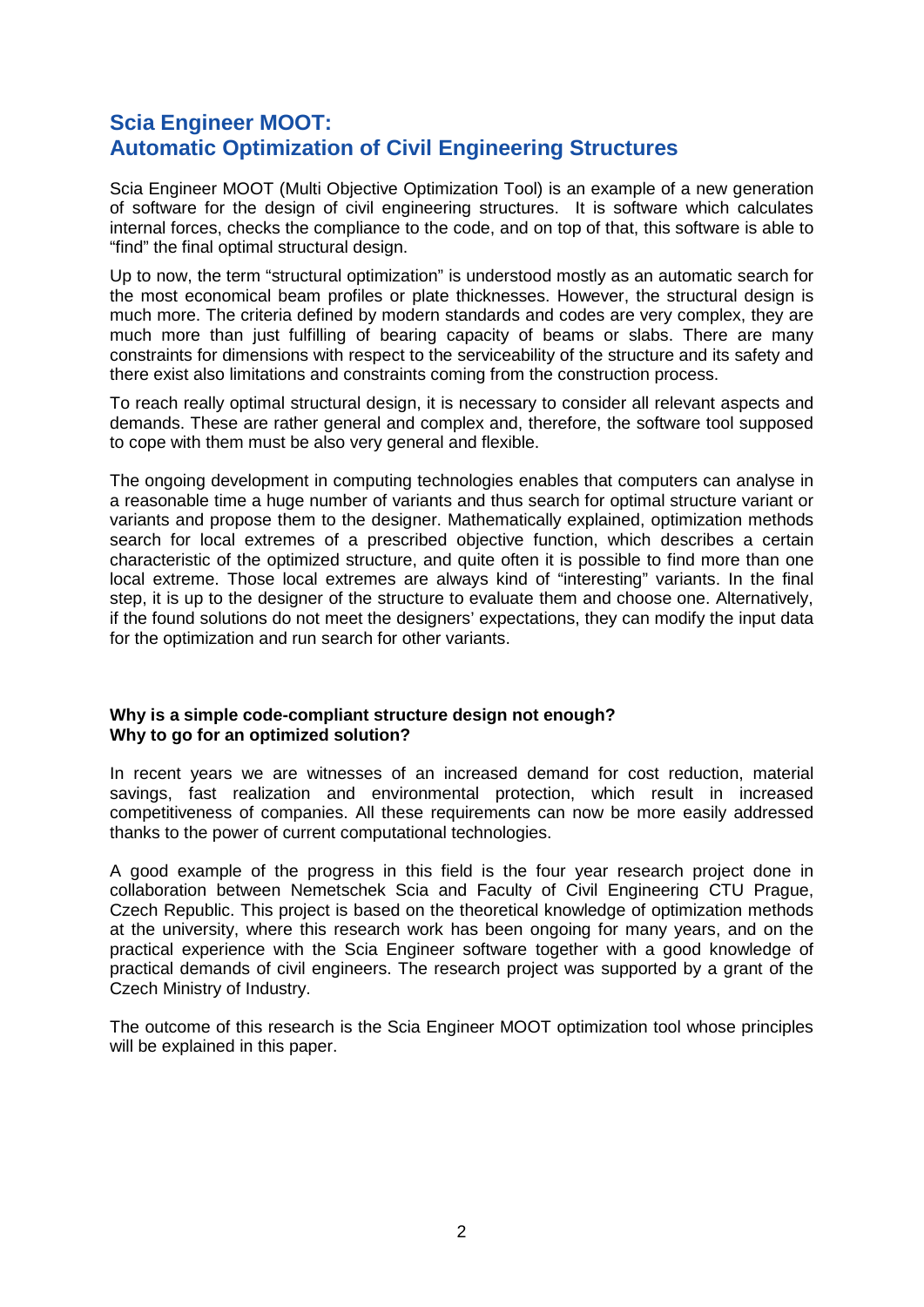### **Scia Engineer MOOT**

Scia Engineer MOOT is a cutting edge software tool for the overall optimization of civil engineering structures. It represents a combination of a widespread structural analysis software (Scia Engineer) and a separate optimization engine (EOT – Engineering Optimization Tool). The two programs have been integrated together and offer a versatile and complete optimization solution for all types of civil engineering structures.

- **Scia Engineer** is a comprehensive software package for analysis, design and checks of civil engineering structures. The integration of Scia Engineer into the process of the overall optimization is enabled by its above-standard features:
	- **Parameterization of the model:** direct (numerical) values of individual properties of entities in Scia Engineer can be replaced by parameters. The parameters can be viewed and edited directly in Scia Engineer or via an open communication interface.
	- **AutoDesign**: automatic search for an optimal design for a particular structural entity – e.g. an optimal size of a steel cross-section or an optimal reinforcement in a concrete cross-section determined on the base of calculated internal forces.
	- **XML interface** for communication with other applications.
- **EOT** is an optimization solver in which the user defines the objective function for the optimization, determines relations between the parameters and selects the suitable optimization method. The solver finds the optimal solution according to the user's input, trying to finish the task within the minimum possible number of steps.

#### **Optimization workflow**

The optimization process can be clearly seen in the picture. Once all the required input data are entered, i.e. the model of the analysed structure is defined, the search for the optimal solution runs fully automatically and no interaction from the user is required. For real-life problems several optimal solutions can be found. In such situations, it is up to the user to make the final decision.

#### **1. Creation of the model and its parameterization**

The model of the analysed structure is created using standard Scia Engineer tools and functions. The geometry, boundary conditions, loads, etc. are defined. Parameters are assigned to the properties that can vary during the optimization. The parameter indicate that a particular property becomes variable and that the user defines its initial value and, if required, also the limits.

If suitable or needed, it is possible to specify also relations between individual parameters (e.g. the relation between the width and height of a cross-section).

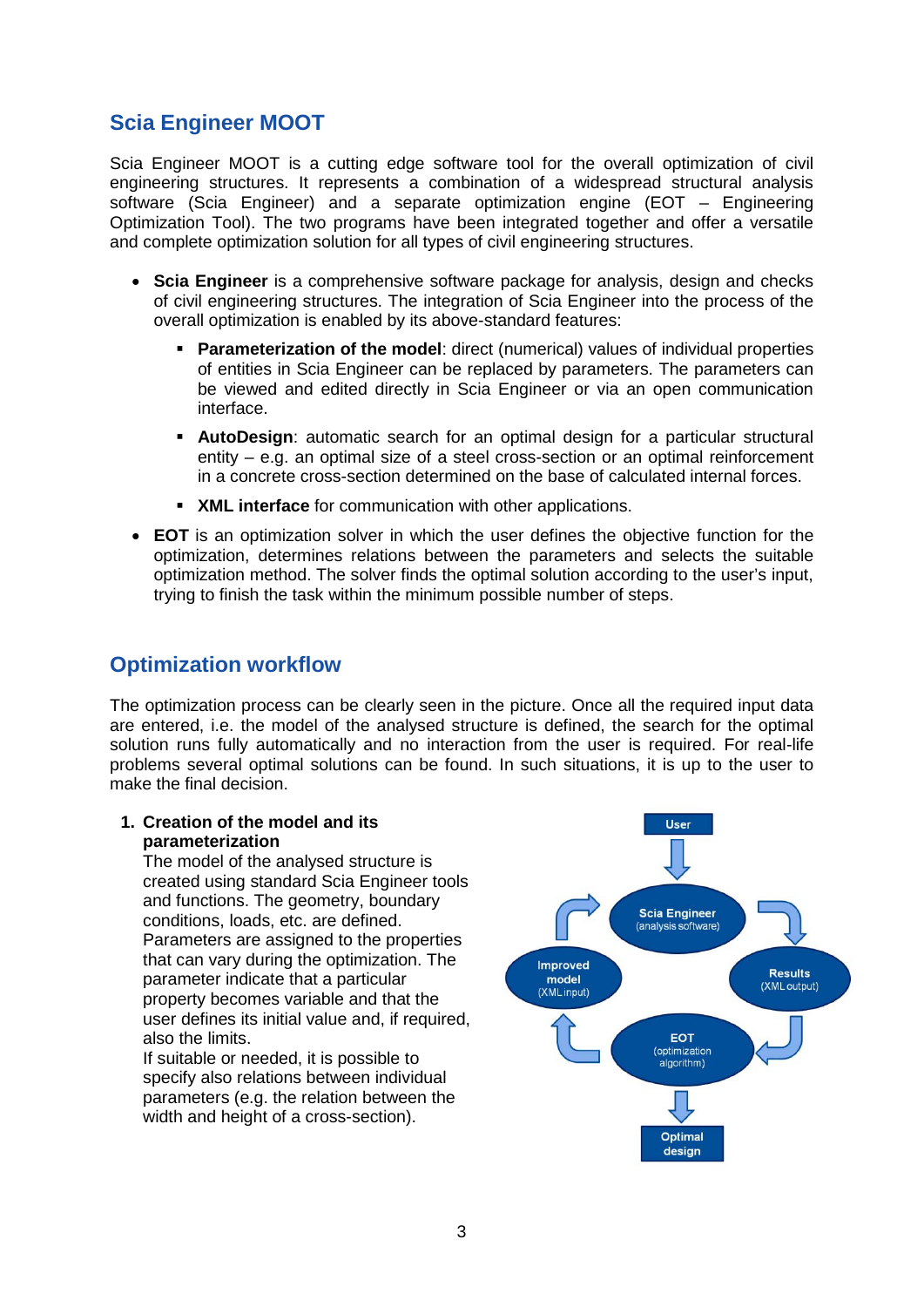#### **2. Definition of the objective function and selection of the optimization method**

The objective function defines what is to be optimized. It can be a price, weight, dimensions, position of a support, location of a load.

Furthermore, it is necessary to select one of the available optimization methods. The selection of the method may affect the time needed for the solution of the sought-after result.

#### **3. Optimization cycle**

- **a)** The optimization solver (EOT) generates the sets of parameters used for the creation of particular variants of the model.
- **b)** Scia Engineer receives these parameters, runs the prescribed calculations, codecheck and, if required, also AutoDesign.
- **c)** In the next step, EOT gets back the results and evaluates them to modify the parameters in order to get closer to the desired optimal solution.
- **d)** And this process is repeated until the optimum is found.

#### **4. Evaluation of the optimal solution**

As already stated, the optimization finds one or more optima. It is the user who compares them and takes the final decisions.

#### **EOT Optimization methods**

Several different methods have been implemented in the EOT optimization solver:

#### • **Gradient method: Sequential quadratic programming (SQP)**

Gradient methods are known as very efficient methods for continuous optimization problems. They are suitable for example when searching for the optimal positions of nodes, supports, or optimal geometry of cross-sections etc. They cannot be used for optimization tasks working with discrete values, such as a selection of rolled profile or for the determination of the number of reinforcement bars etc. Gradient methods can be very fast, but on the other hand convergence problems may occur in projects with a large number of parameters and in tasks with a complicated shape of gradients.

• **Stochastic methods: Modified simulated annealing (MSA), Differential evolution (DE)**

Simply said, stochastic methods search for the result by means of "trial-and-error" and evaluation of these "trials". This group contains methods that are also called genetic algorithms. Stochastic methods are the most stable, but on the other hand, the required calculation time is much higher compared to the gradient method.

• **Heuristic methods: Nelder-Mead (N-M)** Heuristic methods share the properties of both gradient and stochastic methods. Their speed, as well as the stability, is somewhere in between stochastic and gradient methods as well as the stability.

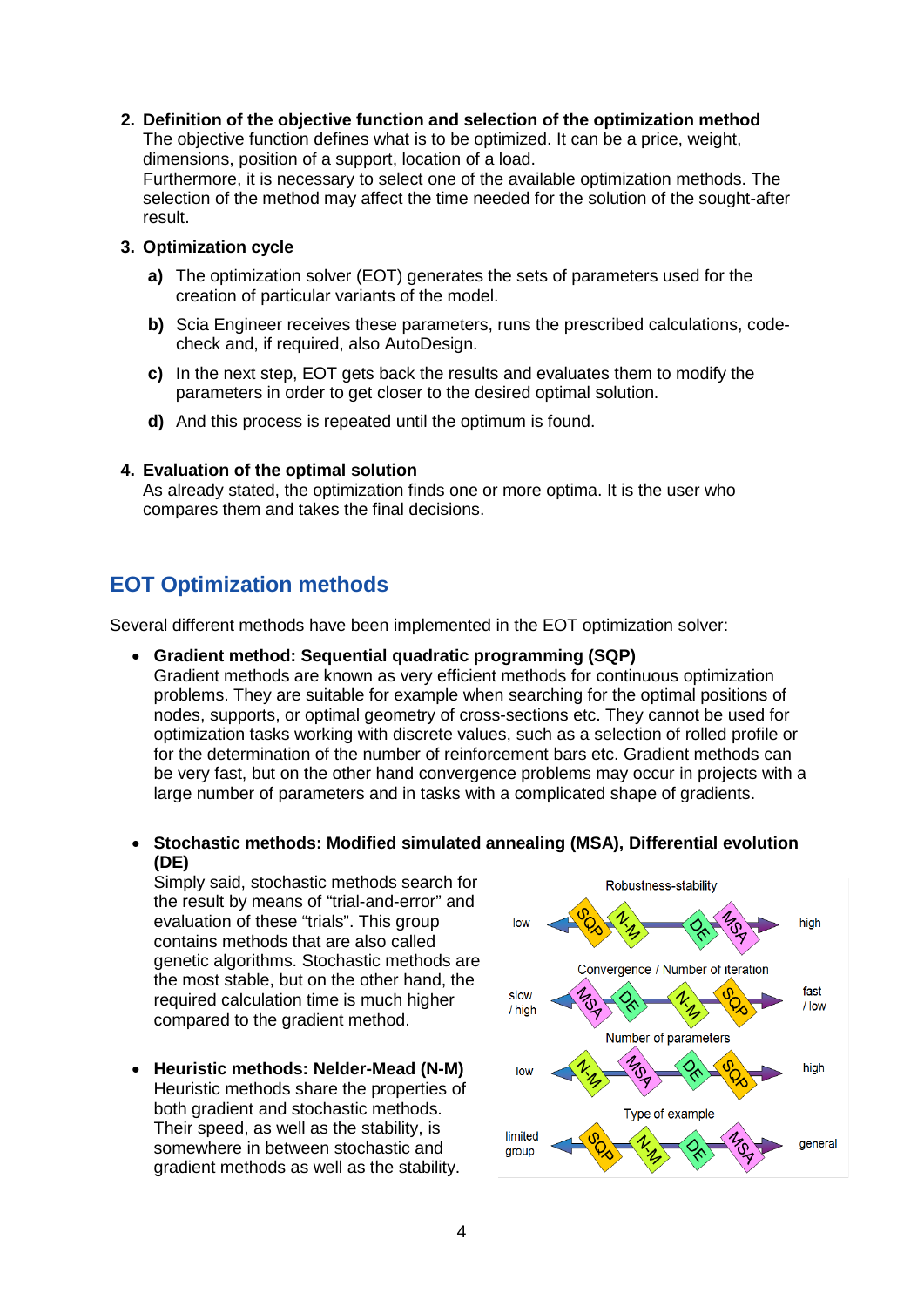The difference between individual methods is illustrated on the following example. The optimization task is to find such positions of three intermediate supports of the continuous beam that produces minimum bending moments (both hogging and sagging). The pictures show the "progress" of individual methods from the starting (user-defined) state to the final computed state. Each colour in the diagrams corresponds to one of the intermediate supports. It is clearly seen that each method has its "own way" how to find the solution. In this particular example the SQP method proved to be the fastest one, nevertheless, there is no general rule that would always say in advance which method is the best for which type of optimisation task.



*Initial positions of the supports Optimized positions of the supports*



*Progress of individual methods (horizontal axis=number of optimization steps, vertical axis=relative position of the supports*

#### **Practical examples**

The optimization methods implemented in Scia Engineer MOOT have been successfully used for several types of projects.

#### **Shape optimization of steel truss girder**

The objective of this example was to find the optimal geometrical shape of the girder itself and of individual profiles in order to reach the minimum total mass of the whole structure.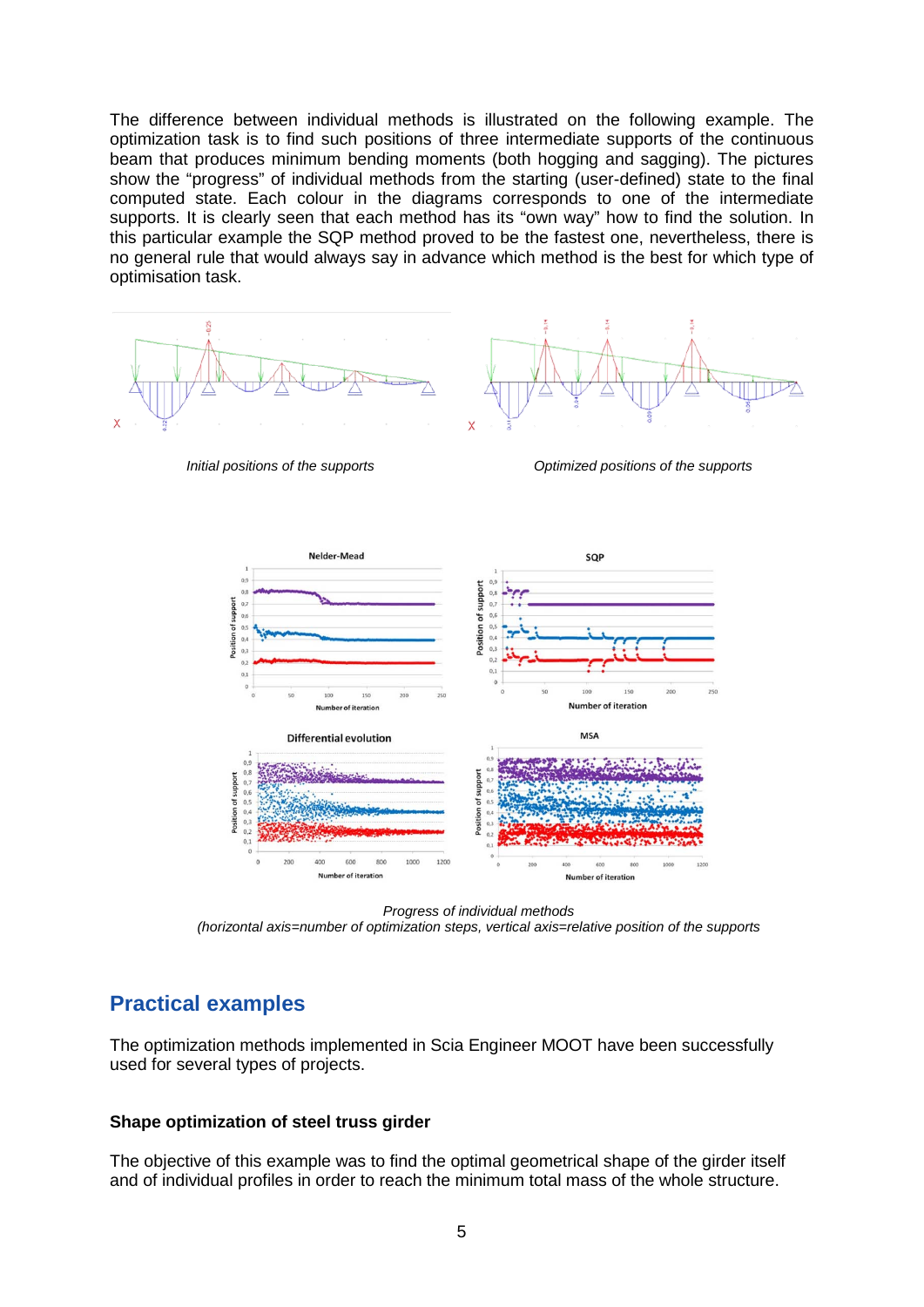The structure is a symmetrical simply supported truss girder made of RHS profiles subjected to point loads acting in the nodes of the bottom chord. Independent variables were the positions of the nodes and cross-sections of the members.



*Unity check for the original shape Unity check for the optimized shape*

A typical steel hall frame of 30m span consists of two columns and two rafters. I-shaped cross sections are welded, made of steel S355. Its depth is variable along the elevation of the columns and rafters are with haunches. The objective was to reach the minimal mass of the

The Sequential quadratic programming method reached the optimum after 360 iterations. Mass

structure through the optimization of the column variable cross-sections and haunches

of the original structure was 2115kg, the

optimized one was about 1713kg.

The original weight of the structure was 524kg and optimized was only 335kg. It means savings of the material of about 36%.

The best optimization method for this case seemed to be the Nelder-Mead method which reached the solution after 230 iterations.

#### **Minimum weight of steel frame hall**

| Gradient method - SQP<br>۰ |                 |          |    | Strategy settings |  |
|----------------------------|-----------------|----------|----|-------------------|--|
|                            | Objective       |          |    |                   |  |
| minimize:                  |                 | Mass max |    | II RUN II         |  |
|                            | Constraint      |          |    |                   |  |
|                            |                 |          |    |                   |  |
| 1                          | Uz              |          | <= | 150               |  |
| $\overline{c}$             | seccheck_max    |          | <= | 1                 |  |
| 3                          | stabcheck_max   |          | œ  | 1                 |  |
| 4                          | seccheck_max_2  |          | <= | 1                 |  |
| 5                          | stabcheck_max_2 |          | ⋖⋍ | 1                 |  |
| 6                          | seccheck max 3  |          | œ  | 1                 |  |
| 7                          | stabcheck_max_3 |          | <= | 1                 |  |
| 8                          | c1_Ba/c1_tha    |          | <= | 125               |  |
| 9                          | r1 Ba/r1 tha    |          | <= | 125               |  |
| 10                         | r2_Ba/r2_tha    |          | <= | 125               |  |
| 11.                        | c1_Bb/2/c1_thb  |          | <= | 15                |  |
| 12                         | r1 Bb/2/r1 thb  |          | œ  | 15                |  |
| 13                         | r2 Bb/2/r2 thb  |          | <= | 15                |  |



on rafters.

#### *Optimization criteria*

*Global check and deformation for original shape Values for optimized shape*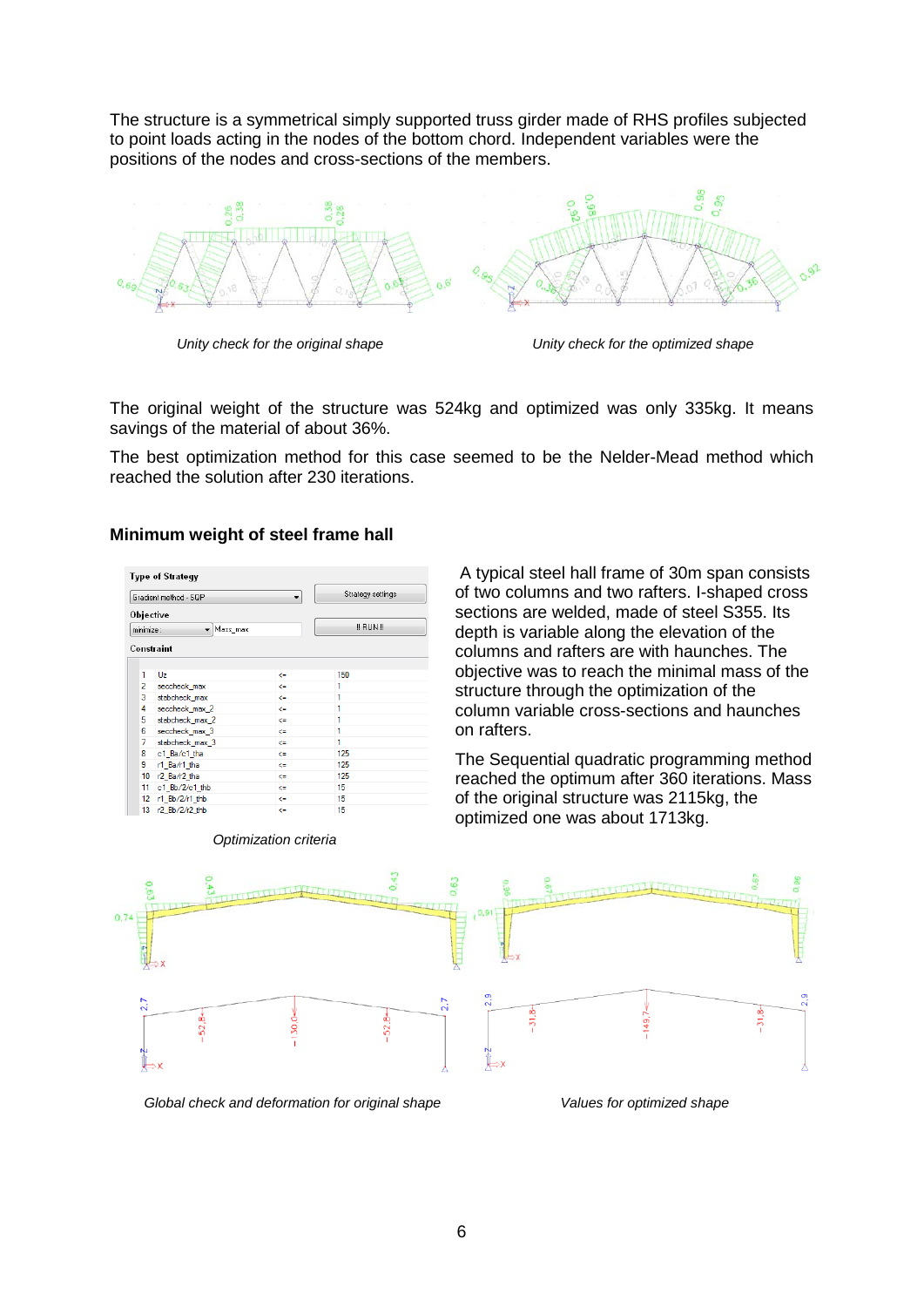#### **Price optimization of continuous reinforced concrete beam**

The objective of this optimisation project was to get the minimum total price of a two-span reinforced concrete beam. The beam is subjected to permanent and variable line loads. The rectangular cross-section (C25/30) is reinforced by longitudinal bars and stirrups. Independent parameters were the dimensions of the cross-section, number and diameters of longitudinal reinforcement bars and the diameter and the distance of stirrups.

The total time of the whole optimization procedure was about 4 hours 30 minutes and 1150 iterations were run. The final reinforcement pattern is shown in the following table.

The optimization found the dimensions and reinforcement of the beam. In the picture the gradual decrease of the objective function can be followed. The reduction of the total price reached was about 11%.



*Table 1. Comparison of reinforcement patterns*

## **Optimization of tendons geometry of post-tensioned concrete bridge**



*Bridge spans and cross-section*

Concrete bridge is 46.54m long, has three spans (14.0+17.0+14.0) and two edge crossbeams. Construction stages are taken into account with time effects (creep and shrinkage of concrete). Pre-stressing is introduced by means of 10 tendons of Ls15.5-1860 material. Three different tendon shapes are used (see the picture). The objective is to optimize the shape of the tendons with the aim to minimize the total area of cross-sections of tendons.



*Geometry of tendons (symmetrical half of bridge)*